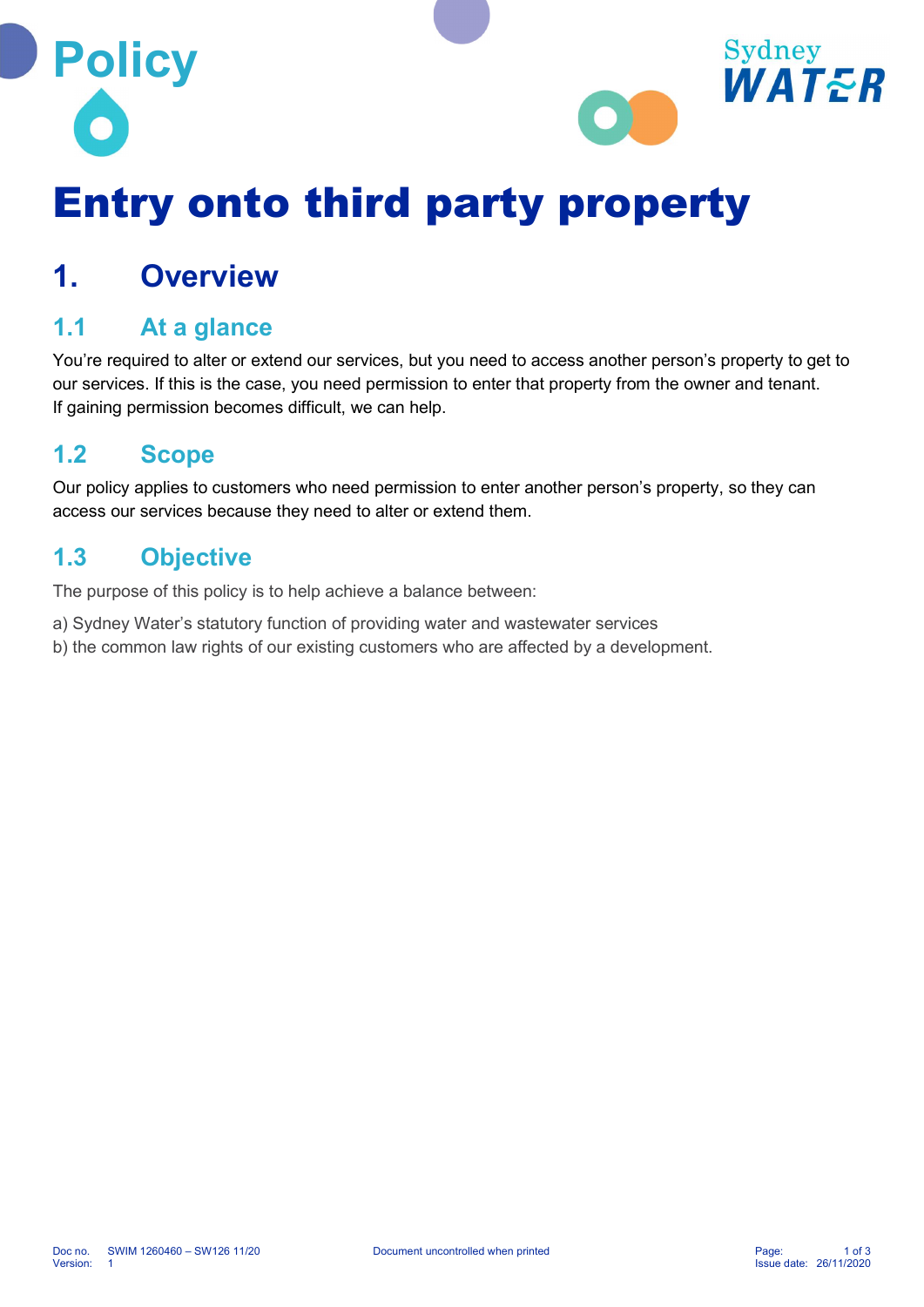## 2. Policy in detail

Sometimes your development will require you to enter another customer's property to extend or alter our services. We understand that trying to negotiate entry to another person's property can lead to disputes that can be hard to resolve. You're trying to get your development finished, while property owners and tenants want to protect their rights.

You need to plan carefully at this point of the development to ensure all parties involved are satisfied. You must:

- protect the rights of property owners and tenants
- avoid problems that can cause disputes
- make it possible for us to manage public health and safety, environmental and financial risks
- manage entry negotiations
- resolve any disputes fairly and efficiently.

We prefer that you obtain permission to enter, and construct the works, from the property owner and/or the tenant. However, if the other property owner and/or tenant won't allow entry, you can talk to the person managing your application for assistance. You can also refer to our Developer entry onto third party property procedure.